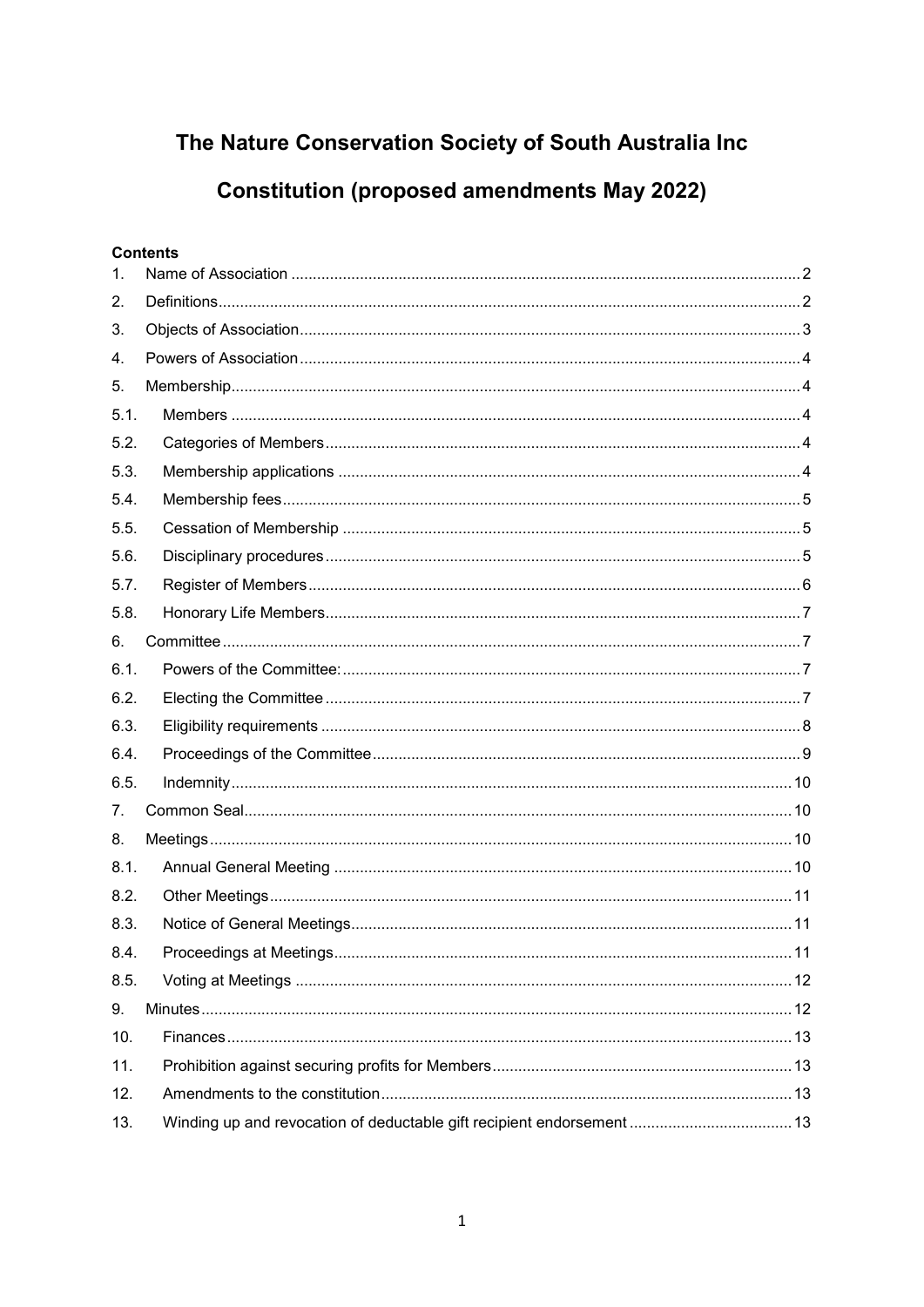#### <span id="page-1-0"></span>**1. Name of Association**

1.1. The name of the incorporated association is **The Nature Conservation Society of South Australia Inc.** (referred to herein as "the Association").

#### <span id="page-1-1"></span>**2. Definitions**

2.1. 'Calendar Year' means the period of 365 days, or 366 days in the event that the relevant period includes the 29<sup>th</sup> day of February in a leap year

'Committee' means the committee of management of the Association

#### 'Concession Member' means:

(a) an Initial Member who holds a valid student card, Pensioner Concession Card, or another concession card which is accepted by the Committee, and (b) a Subsequent Member who holds a valid student card, Pensioner Concession Card, or another concession card which is accepted by the Committee, and successfully applies for Concession Membership under this constitution.

#### 'Employee' means:

(a) a person employed by the Association under a contract (either express or implied, oral or in writing); and

(b) for the purposes of this constitution shall include a person who performs work under a contract for services to which the Association is a party.

'Financial Year' means the period from 1 July to 30 June of the following year

'General Meeting' means a general meeting of Members of the Association convened in accordance with this constitution.

'Group' means any Trust, Association, Institution, Organization, Department or Instrumentality of Government, Local Government Authority, Educational Organization or other Body.

'Honorary Life Member' means a person granted honorary life membership of the Association in accordance with rule 5.8.

'Initial Committee Members' means the Committee Members as at the date of the ratification of this constitution.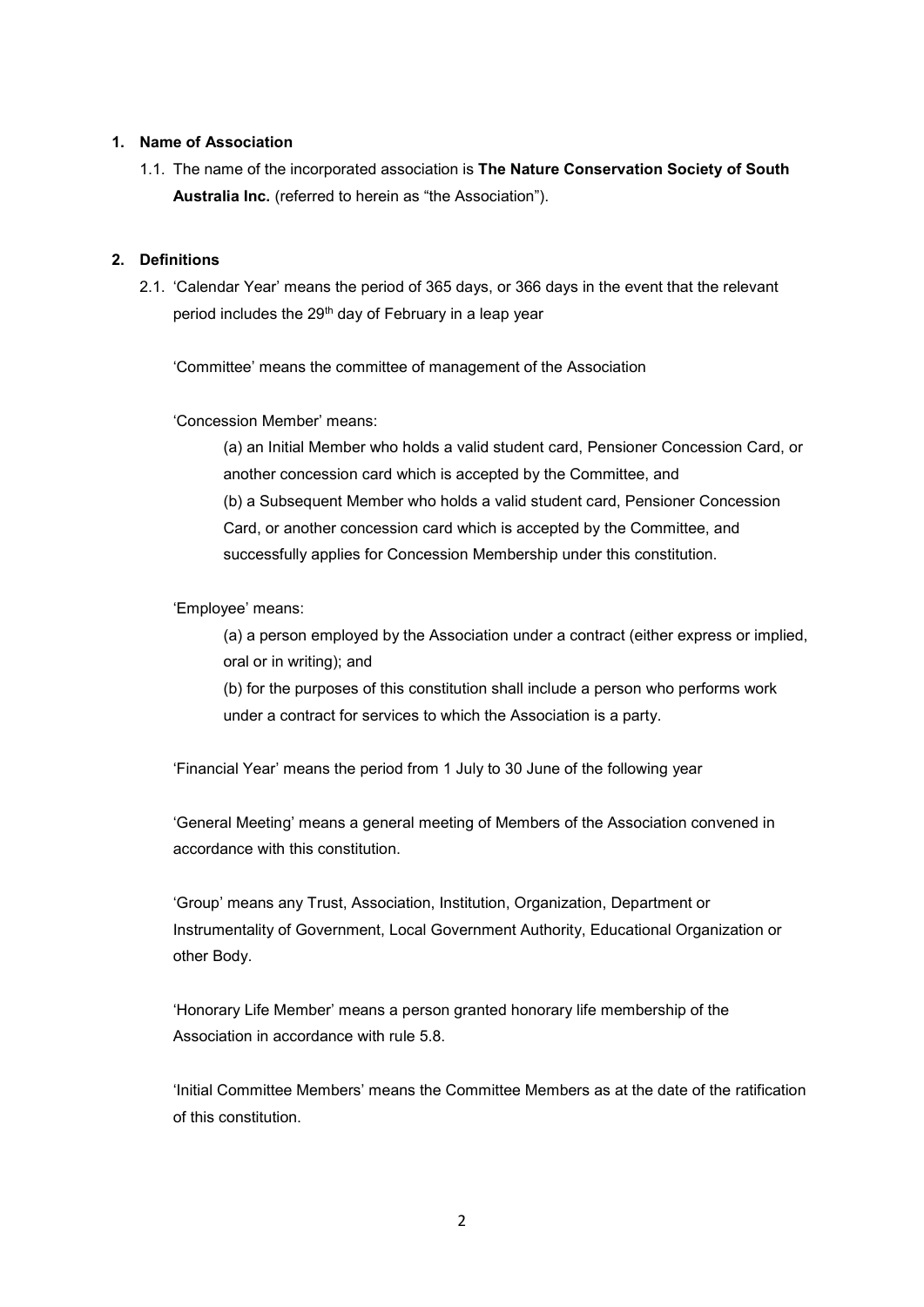'Initial Members' means the Members of the Association as appear in the register of members at the date on which this constitution is ratified by a general meeting

'Member' means a Member of the Association

'Month' shall mean a calendar month

'Relevant Fee' means:

(a) in relation to an Ordinary Member, the annual subscription fee for Ordinary Members,

(b) in relation to a Concession Member, the annual subscription fee for Concession Members; and

(c) in relation to any other category of Member, the annual subscription fee for that category of Member

as fixed by the Committee under rule 5.4.2 from time to time

'Special Resolution' means a special resolution as defined in the Act

'the Act' means the Associations Incorporation Act 1985 (SA)

'the Regulations' means Associations Incorporation Regulations 2008 (SA)

'wildlife' means native organisms from all five biological kingdoms

#### <span id="page-2-0"></span>**3. Objects of Association**

- 3.1. To promote the conservation of native wildlife, and the habitats on which they depend.
- 3.2. To use objective, evidence-based science for the protection and management of native wildlife, nature, and biodiversity.
- 3.3. To work for the establishment and improvement of relevant laws for the protection and management of nature conservation at all levels of government.
- 3.4. To watch for transgression of existing laws and for actions prejudicial to conservation and work to bring these to public notice and relevant authorities.
- 3.5. To seek adequate funding and resources to ensure the proper management and maintenance of existing and future habitats and reserves, regardless of tenure.
- 3.6. To keep the ideas, concepts, and issues of nature conservation in the public domain.
- 3.7. To support scientific research into aspects of nature conservation where such research may assist in these conservation objects.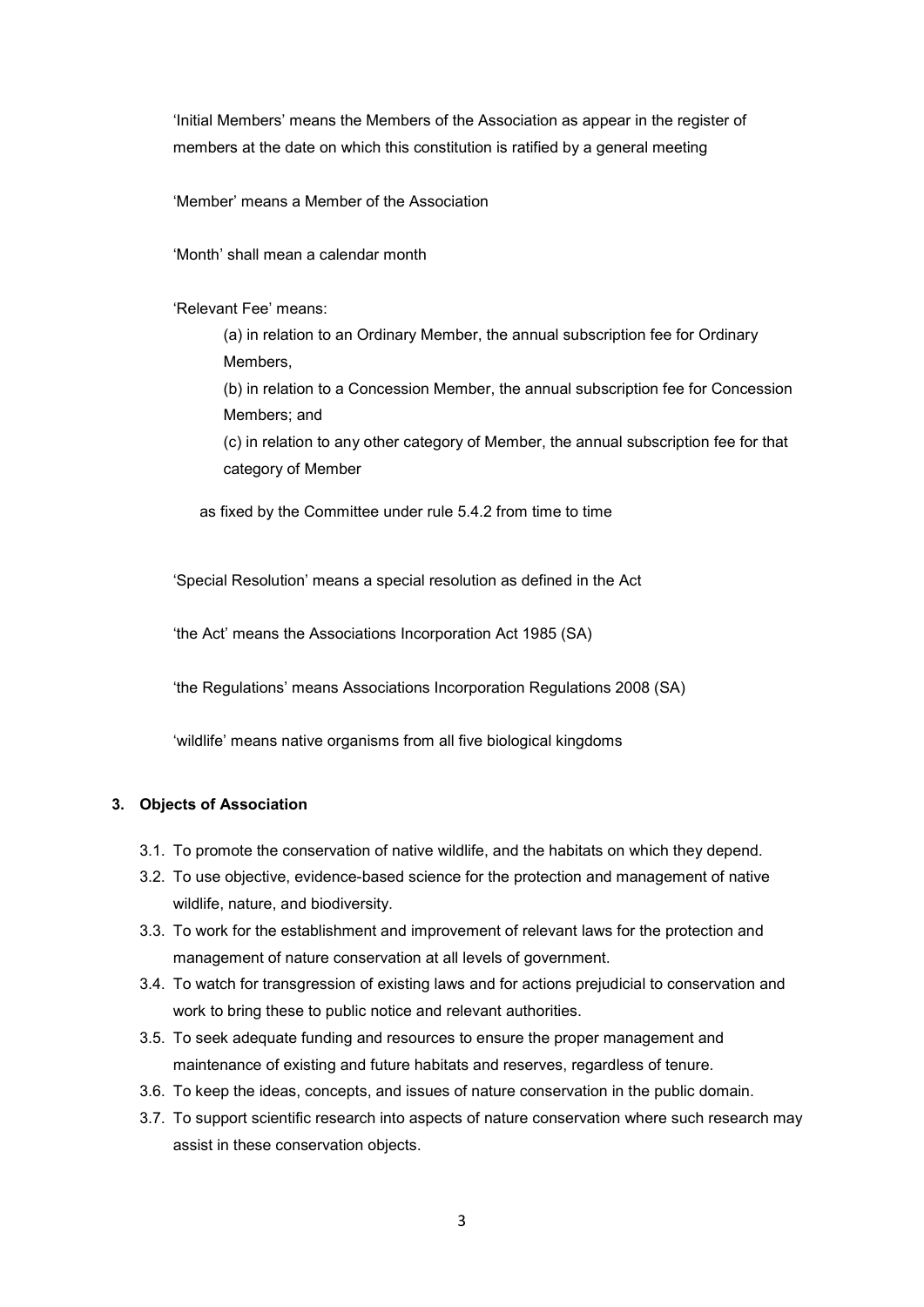- 3.8. To collaborate with and support other organisations and individuals to further these conservation objects.
- 3.9. To engage members of the Society and the public fully with these conservation objects.

#### <span id="page-3-0"></span>**4. Powers of Association**

4.1. The Association shall have all the powers conferred by section 25 of the Act to carry out the objects of the Association.

#### <span id="page-3-2"></span><span id="page-3-1"></span>**5. Membership**

#### **5.1. Members**

The Members of the Association are:

- 5.1.1.The Initial Members; and
- 5.1.2.Any other person or group that becomes a Member of the Association in accordance with rule 5.3 of this Constitution ("Subsequent Members").

#### <span id="page-3-3"></span>**5.2. Categories of Members**

There shall be the following categories of Members:

- 5.2.1.Ordinary Members
- 5.2.2.Honorary Life Members;
- 5.2.3.Concession Members;
- 5.2.4.Group Members; and

5.2.5.Such other categories of Members as determined by the Committee from time to time.

## <span id="page-3-4"></span>**5.3. Membership applications**

Membership shall be open to individuals or groups who are actively interested and willing to support the Society in pursuit of its objects. Admission of new Members (Subsequent Members) shall be in accordance with the following procedure:

- 5.3.1. A membership application form accompanied by the Relevant Fee shall be lodged with the Secretary of the Association.
- 5.3.2. The Committee shall consider any application for membership within a reasonable time after the Secretary receives the application.
- 5.3.3. If the Committee approves an application, the Secretary must as soon as possible notify the applicant in writing that the application is accepted by the Committee.
- 5.3.4. If the Committee rejects the application, the Secretary must as soon as possible notify the applicant in writing:
	- a) that their application has been rejected; and
	- b) that they are entitled to a refund of the Relevant Fee.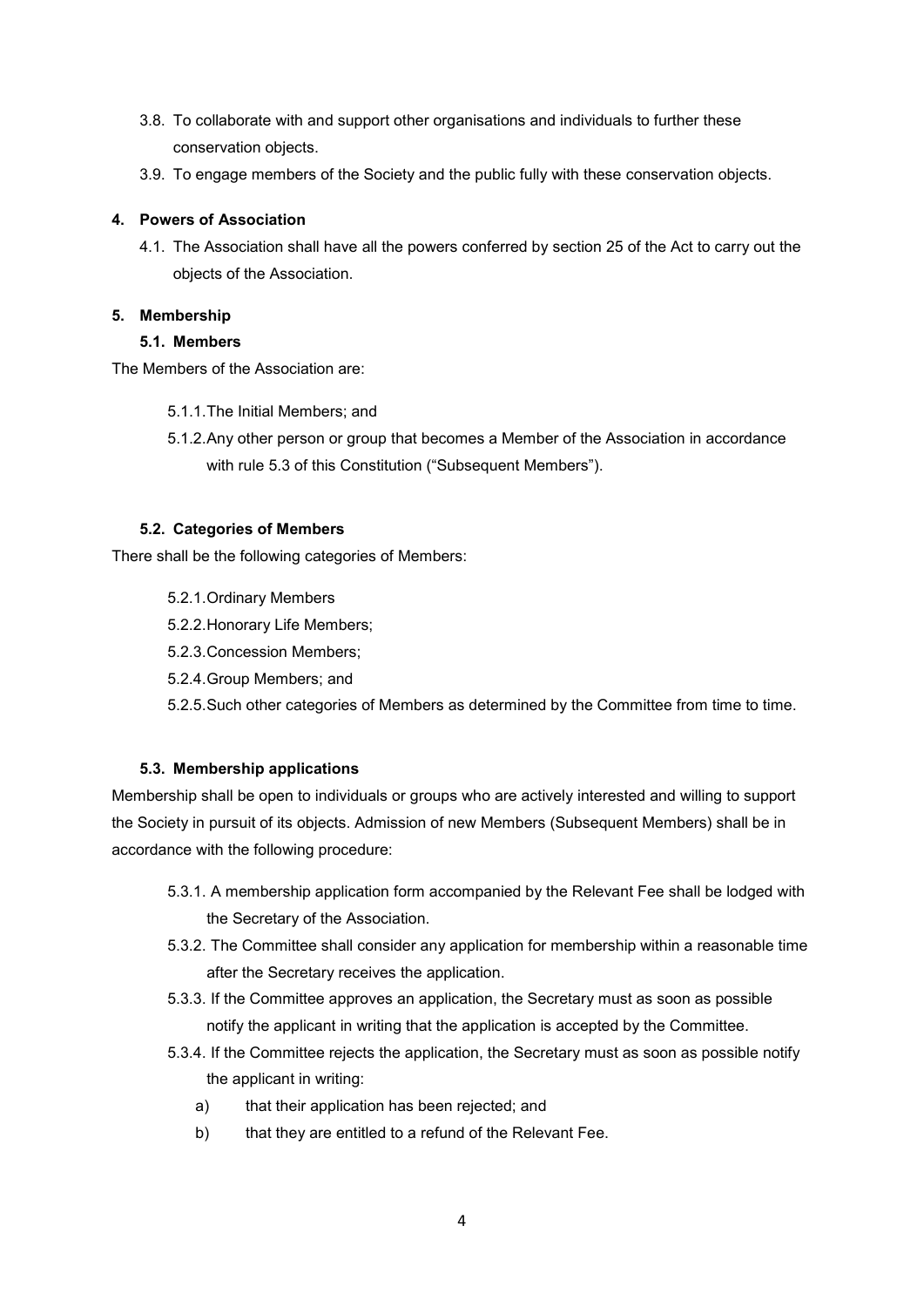5.3.5. A successful applicant shall become a Member of the Association and have their name entered in the register of Members upon payment by the applicant of the first annual subscription fee.

#### <span id="page-4-0"></span>**5.4. Membership fees**

- 5.4.1. With the exception of Honorary Life Members, Members shall pay annual subscription fees:
	- a) In respect of Initial Members, the annual subscription is payable in respect of each Financial year;
	- b) In respect of Subsequent Members, the annual subscription is payable in respect of each Calendar Year from the date on which the Member became a Member of the Association in accordance with rule 5.3.6.
- 5.4.2. The rates of annual subscription fees in respect of any category of Members shall be fixed by the Committee from time to time.
- 5.4.3. The Association shall give notice to each Member of the amount payable in respect of their annual subscription as and when their annual subscription fee becomes payable under rule 5.4.1. The amount payable shall be the Relevant Fee fixed by the Committee at the time notice is given under this rule.
- 5.4.4. Members shall make payment of their annual subscription as soon as practicable after they receive notification under rule 5.4.3 of their requirement to do so. Any Member whose subscription is outstanding for more than three months after the due date for payment shall cease to be a Member of the Association, provided that the Committee may reinstate such a person's membership on such terms as it thinks fit.

## <span id="page-4-1"></span>**5.5. Cessation of Membership**

- 5.5.1. A Member immediately ceases to be a Member if they:
	- a) Die;
	- b) resign from membership by giving written notice to the Secretary of the Association;
	- c) are expelled under rule 5.6.4; or
	- d) cease to be a member under rule 5.4.4
- 5.5.2. Any resigning Member shall be liable for any outstanding subscriptions which may be recoverable as a debt to the Association.

#### <span id="page-4-2"></span>**5.6. Disciplinary procedures**

- 5.6.1. In accordance with this rule, the Committee may resolve to warn, suspend or expel a Member (including an Honorary Life Member) from the Association if the Committee considers that:
	- a) The Member has breached this constitution; or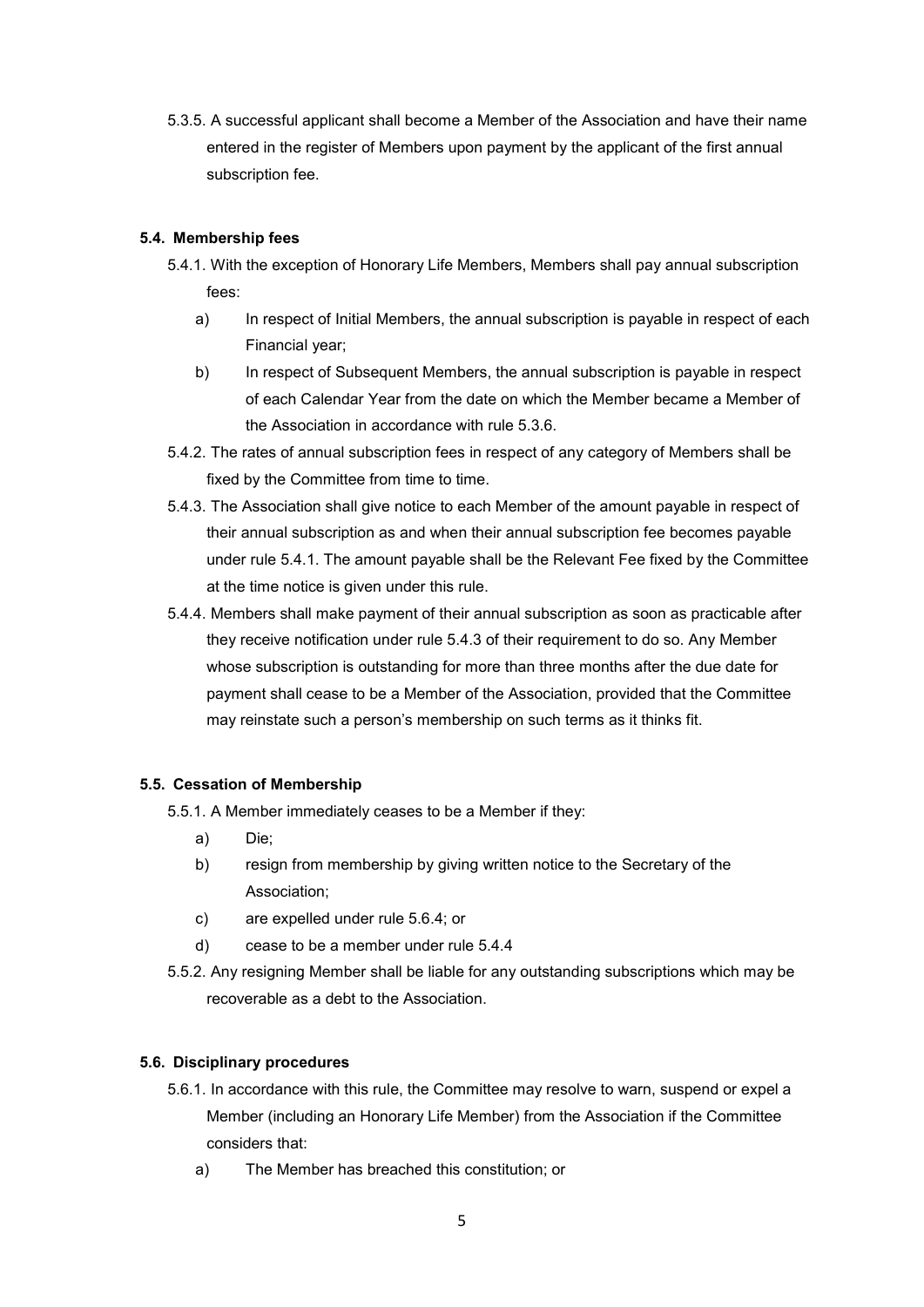- b) The Member's behaviour is causing, has caused, or is likely to cause harm to the Association.
- 5.6.2. At least 14 days before the Committee meeting at which a resolution under rule 5.6.1 will be considered, the Secretary must notify the Member in writing:
	- a) That the Committee are considering a resolution to warn, suspend or expel the member;
	- b) of the date and location of the Committee meeting in which the resolution will be considered;
	- c) of the allegation(s) against the Member; and
	- d) That the Member is entitled to provide an explanation to the Committee in accordance with rule 5.6.3
- 5.6.3. Before the Committee may pass a resolution under Rule 5.6.1, the Member must be given an opportunity to respond to any allegation(s) by:
	- a) Sending the Committee a written explanation before the Committee meeting referred to in rule 5.6.2(b); and/or
	- b) Speaking at the Committee meeting referred to in rule 5.6.2(b)
- 5.6.4. After considering any response provided under rule 5.6.3, the Committee may:
	- a) Take no further action;
	- b) Warn the Member;
	- c) Suspend the Member's rights as a Member for a period of no longer than 12 months;
	- d) Expel the Member;
	- e) delegate the decision under this rule 5.6.4 to an independent person on conditions that the Committee consider appropriate; or
	- f) require the matter to be determined by the Members at a General Meeting.
- 5.6.5. The Secretary must give written notice to the Member of any decision made under rule 5.6.4.
- 5.6.6. Disciplinary procedures under this rule must be undertaken as soon as reasonably practical.
- 5.6.7. There will be no liability for any loss or injury suffered by the Member as a result of any decision made in good faith under this rule.

#### <span id="page-5-0"></span>**5.7. Register of Members**

- 5.7.1. A register of Members must be kept and contain:
	- a) The name and address of each Member;
	- b) The email address of each Member;
	- c) The phone number of each Member;
	- d) The category of membership of each Member;
	- e) The date on which each Member was admitted to, or ceased to be a Member of, the Association; and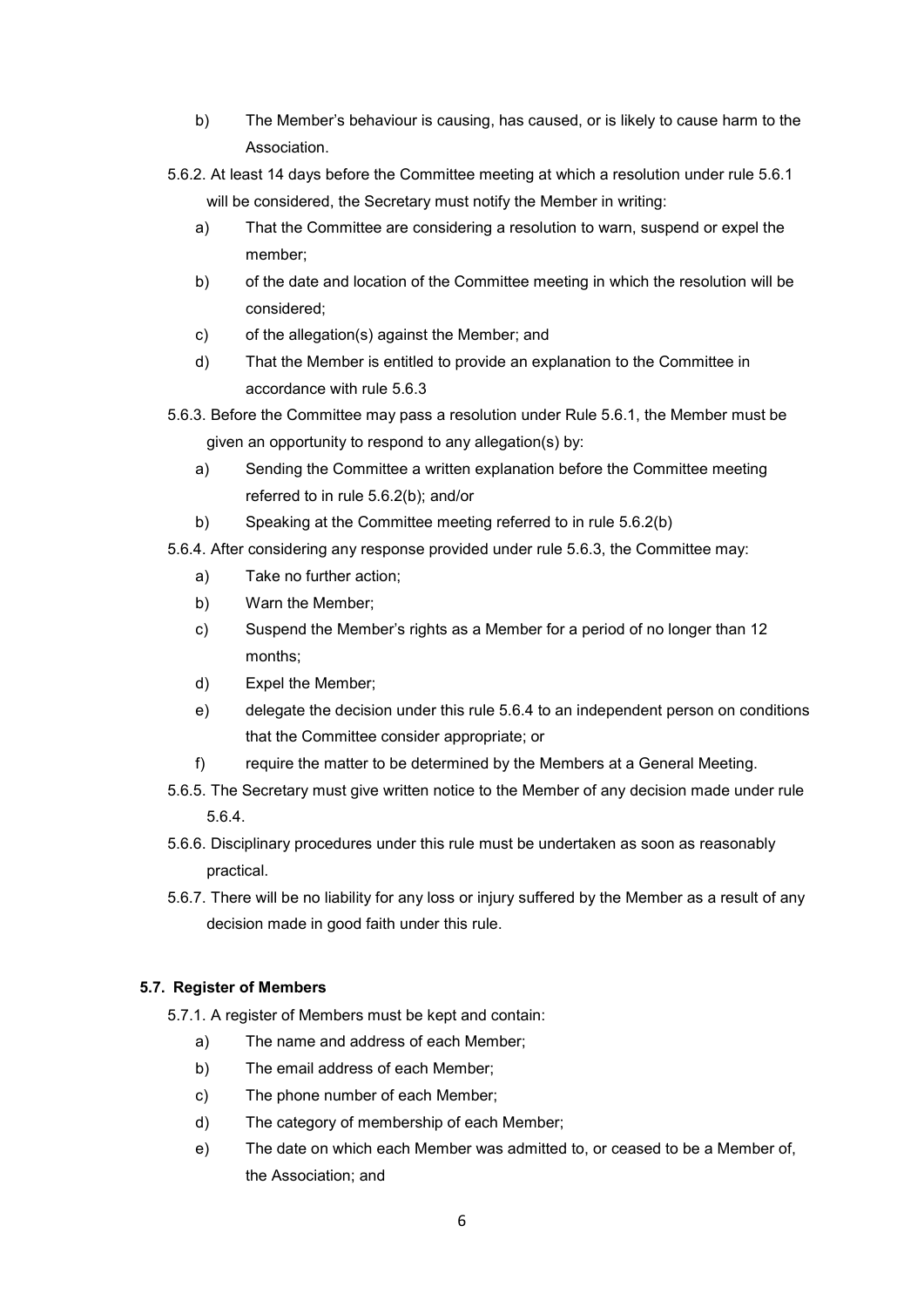f) The reasons for the expulsion of the Member (if applicable).

#### <span id="page-6-0"></span>**5.8. Honorary Life Members**

- 5.8.1. In recognition of a person's contribution to the Association and/or to the advancement of the objects of the Association, the Association may grant to any person an honorary life membership of the Association.
- 5.8.2. A person may only become an Honorary Life Member if:
	- a) another Member of the Association nominates that person for honorary life membership, such nomination being given to the Committee in writing;
	- b) the nomination is endorsed by the Committee; and
	- c) subject to the Committee's endorsement, the nomination is confirmed by a resolution of the Members at a meeting of the Association.

#### <span id="page-6-2"></span><span id="page-6-1"></span>**6. Committee**

#### **6.1. Powers of the Committee:**

- 6.1.1. The affairs of the Association shall be managed by a Committee which, in addition to any powers and authorities conferred by this constitution, may exercise all such powers and do all such things as are within the objects of the Association, and are not by the Act or by this constitution required to be done by the Association in general meeting.
- 6.1.2. The authority to make public statements on behalf of the Association (either orally or in writing) shall be restricted to the President or such other person(s) specifically authorised by the Committee.
- 6.1.3.The committee shall appoint a public officer as required by the Act.

#### <span id="page-6-3"></span>**6.2. Electing the Committee**

- 6.2.1. The Committee shall consist of a maximum of ten (10) Committee Members. The Committee shall comprise:
	- a) five (5) Office Bearers, being the:
		- i. President;
		- ii. Vice-President;
		- iii. Secretary;
		- iv. Membership Secretary;
		- v. Treasurer; and
	- b) Up to five (5) ordinary Committee Members

#### Transitional provisions

6.2.2. The Initial Committee Members shall be the Committee Members as at the date of the ratification of this constitution, and shall remain so until the first annual General Meeting following the implementation of this Constitution ("**the 2022 AGM**").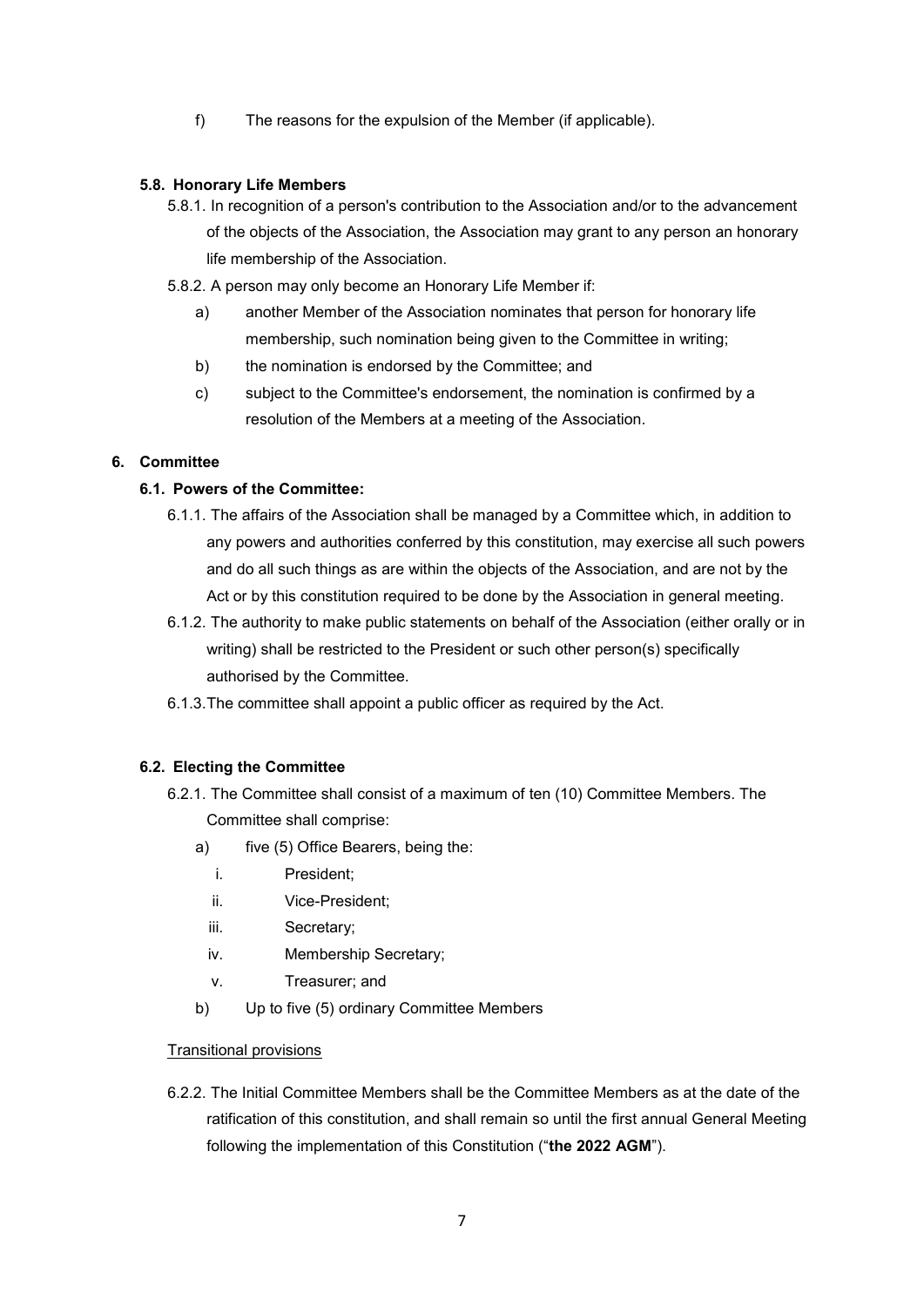- 6.2.3. At the 2022 AGM, the Initial Committee Members shall resign their positions and the Members of the Association shall elect up to ten (10) Committee Members, comprising:
	- a) The **Category 1 Committee Members** being the:
		- i. President,
		- ii. Membership Secretary;
		- iii. Treasurer, and
		- iv. Up to two (2) ordinary Committee Members

whose term of appointment shall be for two years (expiring at **the 2024 AGM**); and

- b) The **Category 2 Committee Members**  being the:
	- i. Vice-President;
	- ii. Secretary; and
	- iii. Up to three (3) ordinary Committee Members

whose term of appointment shall be for one year (expiring at **the 2023 AGM**).

#### General provisions (operating from the 2023 AGM)

- 6.2.4. Committee Members shall be appointed (and Office Bearers shall hold their office) for a term of 2 years.
- 6.2.5. At each annual general meeting following the 2022 AGM, the Members of the Association shall elect up to five Committee Members to replace those Committee Members (including those Office Bearers) whose term of appointment has expired in accordance with this constitution, being either of:
	- a) the Category 2 Committee Members; or
	- b) in the following year, the Category 1 Committee Members.

#### <span id="page-7-0"></span>**6.3. Eligibility requirements**

6.3.1. A Committee Member must:

- a) be an individual Member of the Association;
- b) not be staff employed by the Association; and
- c) be a natural person.
- 6.3.2.To be eligible to stand for election to the Committee, a Member must be:
	- a) a retiring Committee Member; or
	- b) nominated by another Member of the Association. Such nomination must be signed by the proposer and the nominee and delivered to the Secretary of the Association at least 7 days prior to the meeting.
- 6.3.3. Nominations referred to in rule 6.3.2 must identify whether the nominee is nominated to be:
	- a) An Office Bearer (and if so, specify which role(s) the nomination relates to); or
	- b) An ordinary Committee Member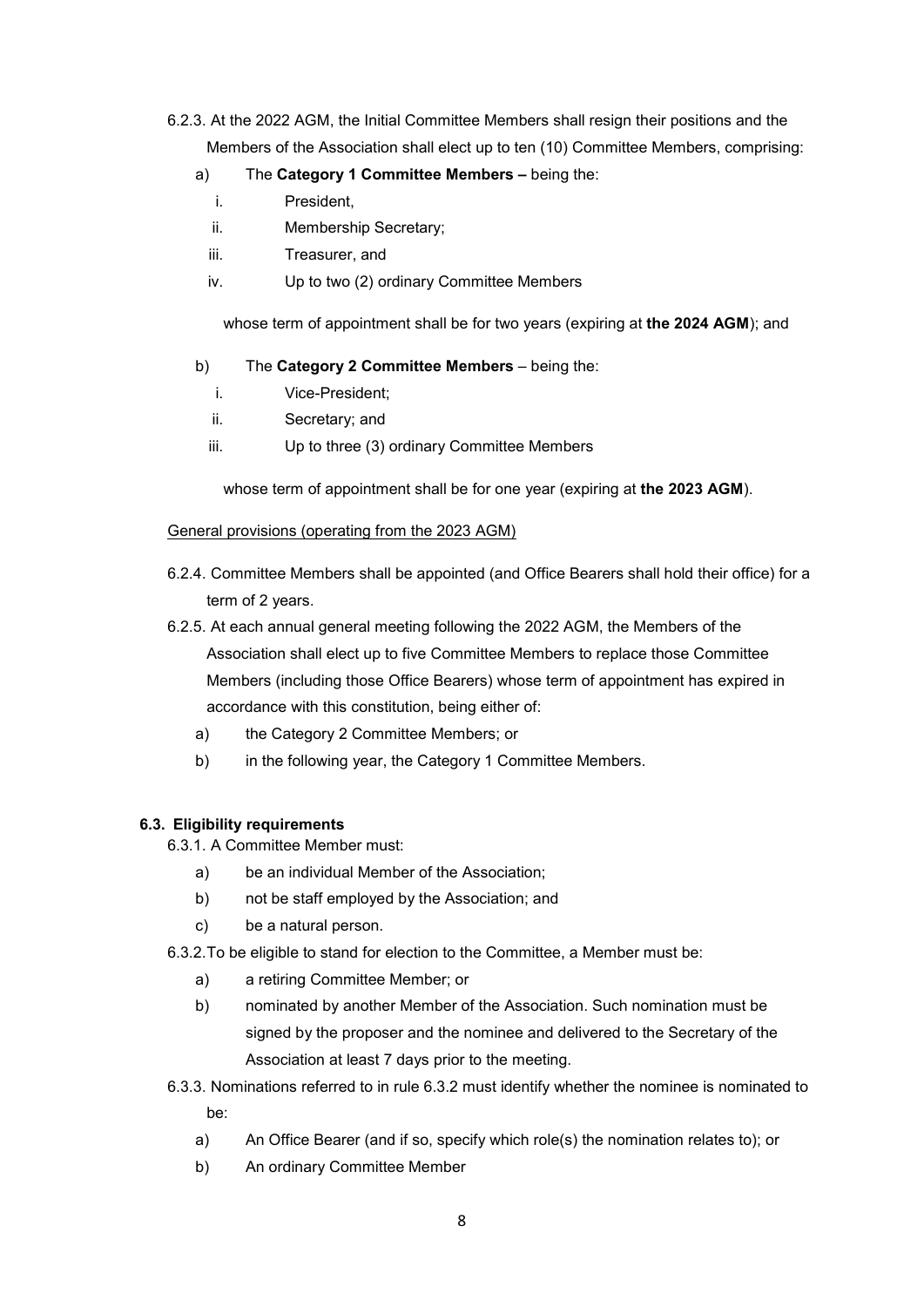and, for the avoidance of doubt, a nomination that a Member be elected as an Office Bearer will, in the event that the Member is not elected an Office Bearer, be taken to be a nomination that the Member be elected as an ordinary Committee Member unless that Member declines the nomination.

#### <span id="page-8-0"></span>**6.4. Proceedings of the Committee**

- 6.4.1. The Committee shall meet together for the dispatch of business at least 5 times in each Financial Year.
- 6.4.2. A quorum for a meeting of the Committee shall be five (5) members of the Committee comprising at least one of the President or Vice-President.
- 6.4.3. Questions arising at any meeting of the Committee shall be decided by a majority of votes. A resolution in relation to a question shall fail in the event of equality of votes.
- 6.4.4. The Committee at its discretion shall have the power to invite Employees, Members or other persons to attend in part, Committee meetings.
- 6.4.5.A member of the committee having a direct or indirect pecuniary interest in a contract or proposed contract with the association must disclose the nature and extent of that interest to the committee as required by the Act, and shall not vote with respect to that contract or proposed contract. The member of the committee must disclose the nature and extent of his or her interest in the contract at the next annual general meeting of the association.
- 6.4.6. The Committee at its discretion shall have the power to delegate any of its powers and functions and such delegation must be recorded in the Committee's minutes.
- 6.4.7. If one or more but less than six members of the Committee resign before an Annual General Meeting, the remaining members of the Committee may elect a sufficient number to fill the vacancy or vacancies, who shall hold office for the duration of the vacant Committee Member's term.
- 6.4.8. If six or more members resign together, a new committee may be elected at a Special General Meeting who shall hold office until the next Annual General Meeting. At the next Annual General Meeting the Association shall elect new Category 1 Committee Members and Category 2 Committee members in accordance with this constitution.
- 6.4.9. The Committee may hold their meetings by using any technology (such as video or teleconferencing) that is resolved by all of the Committee Members. The Committee Members resolution may be a standing resolution, and Committee Members may only withdraw their consent within a reasonable period before a Committee meeting.
- 6.4.10. The Committee Members may pass resolutions out of session. Resolutions carried out of session must be endorsed by the Committee at the following Committee meeting. The Committee may at any formal meeting of the Committee decide the procedure and requirements for out of session ballots under this rule.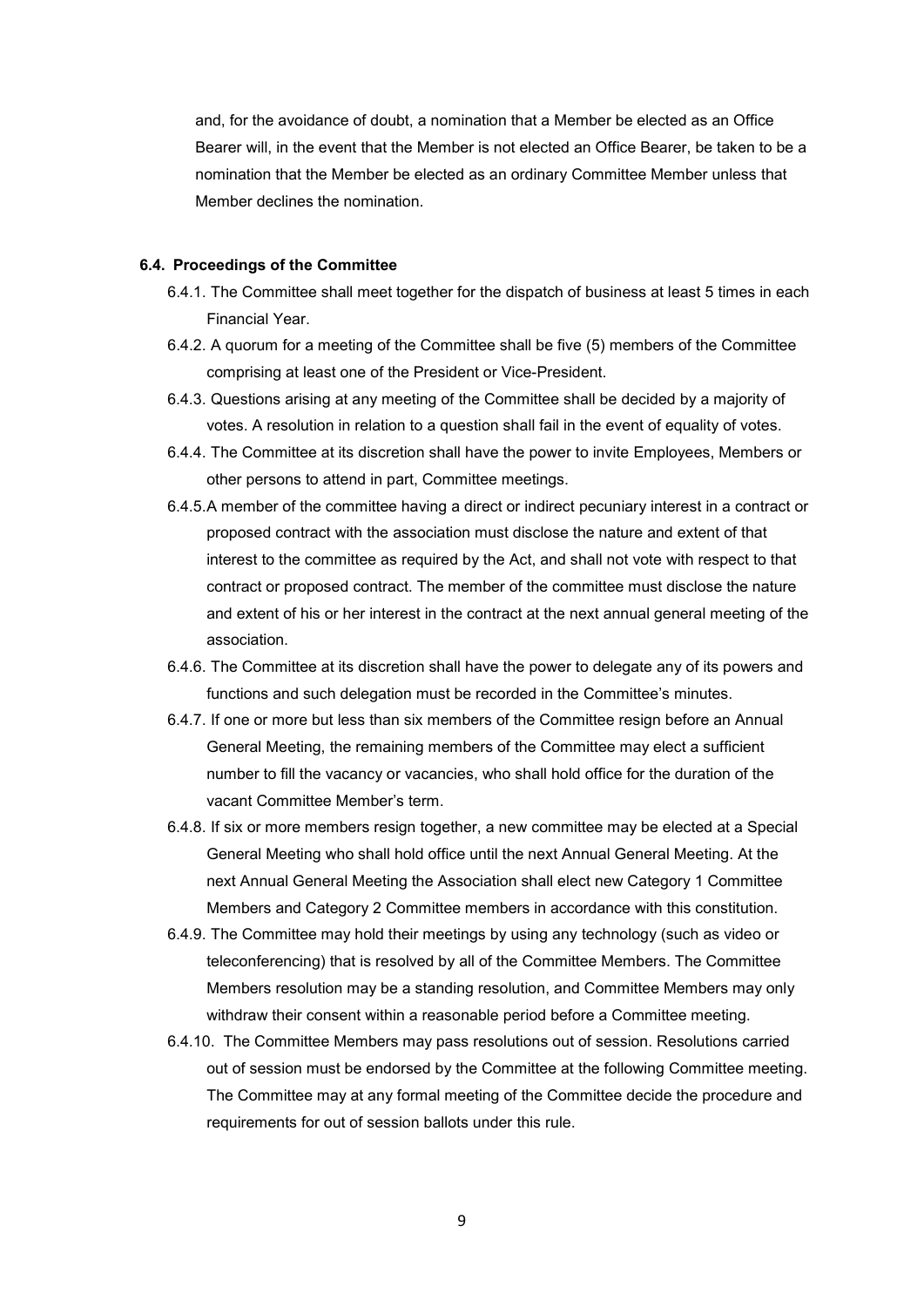#### <span id="page-9-0"></span>**6.5. Indemnity**

- 6.5.1. The Association indemnifies each Committee Member of the Association out of the assets of the Association, to the relevant extent, against all losses and liabilities (including costs, expenses and charges) incurred by that person as a Committee Member of the Association.
- 6.5.2. "To the relevant extent" means:
	- a) To the extent that the Association is not precluded by law from doing so; and
	- b) For the amount that the Committee Member is not otherwise entitled to be indemnified and is not actually indemnified by another person (including an insurer under an insurance policy).
- 6.5.3. The indemnity is a continuing obligation and is enforceable by a Committee Member even though that person is no longer a Committee Member of the Association.

#### <span id="page-9-1"></span>**7. Common Seal**

- 7.1. The Association shall have a common seal upon which its corporate name shall appear in legible characters.
- 7.2. The seal shall not be used without the express authorisation of the Committee, and every use of the seal shall be recorded in the minute book of the Association.
- 7.3. The affixing of the seal shall be witnessed by:
	- 7.3.1.The President; or
	- 7.3.2.An office bearer and any other Committee Member.

#### <span id="page-9-3"></span><span id="page-9-2"></span>**8. Meetings**

#### **8.1. Annual General Meeting**

- 8.1.1. The committee shall call an Annual General Meeting in accordance with the Act and this constitution.
- 8.1.2. An Annual General Meeting shall be held within five calendar months from and after the end of each Financial Year on a date determined by the Committee.
- 8.1.3. Core business of each Annual General Meeting shall include:
	- a) Confirming the minutes of the previous Annual General Meeting and any Special General Meeting held since the previous Annual General Meeting;
	- b) The election of the Office Bearers;
	- c) The election of the ordinary Committee Members;
	- d) The appointment of the auditor (if required); and
	- e) The consideration of the financial accounts and the reports of the committee and the auditor (if required).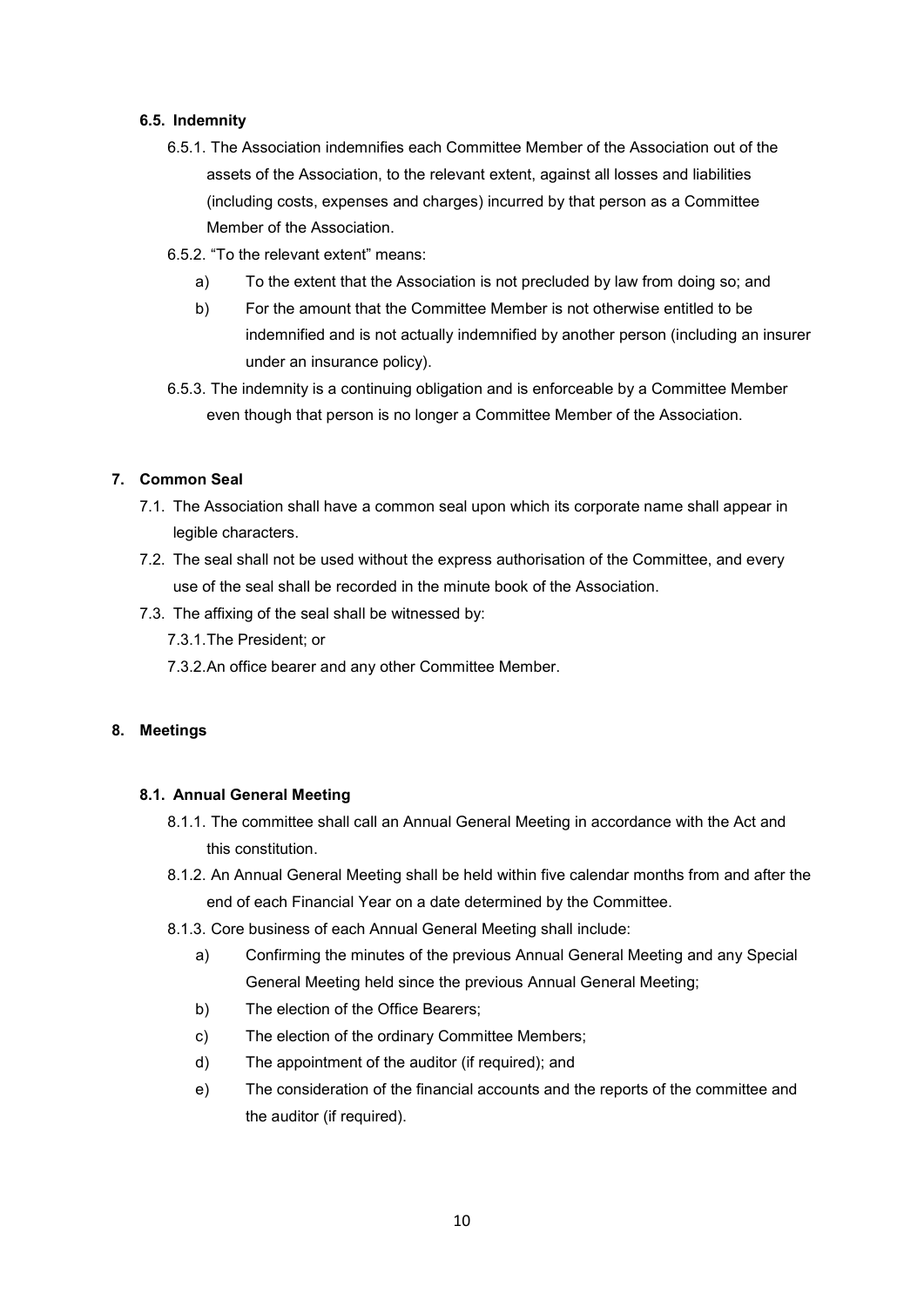#### <span id="page-10-0"></span>**8.2. Other Meetings**

- 8.2.1. Subject to rule 8.3, the Committee may from time to time call a Special General Meeting of the Association.
- 8.2.2. Upon a requisition in writing and signed by not less than 20 members of the Association or 10% of the total number of members of the Association, whichever is the lesser, the Committee shall, within one month of the receipt of the requisition, give notice of a Special General Meeting for the purpose specified in the requisition.
- 8.2.3. If a Special General Meeting is not convened within two months of the Committee receiving a valid requisition, the requisitionists may convene a special general meeting. Such a meeting shall be convened in the same manner as nearly as practical as a meeting convened by the Committee, and for this purpose the Committee shall ensure that the requisitionists are supplied free of charge with particulars of the members entitled to receive the notice of a meeting. The reasonable expenses of convening and conducting such a meeting shall be borne by the Association.

#### <span id="page-10-1"></span>**8.3. Notice of General Meetings**

- 8.3.1. Subject to rule 8.3.2, at least 14 days notice of an Annual General Meeting or a Special General Meeting shall be given to the members. The notice shall set out where and when the meeting will be held, and particulars of the nature and order of the business to be transacted at the meeting
- 8.3.2. Notice of a meeting at which a Special Resolution is to be proposed shall be given at least 21 days prior to the date of the meeting and shall contain details of the Special Resolution to be proposed.
- 8.3.3. A notice may be given by the Association to any Member by serving the Member with the notice personally, or by sending it by email or post to the address appearing in the register of Members. Where notice is sent by post, service will be taken to have been effected at the time at which the letter or packet would be delivered in the ordinary course of post.

#### <span id="page-10-2"></span>**8.4. Proceedings at Meetings**

- 8.4.1. A quorum for meetings under rules 8.1 and 8.2 shall be 20 members, or 10% of the total number of Members, whichever is the lesser.
	- a) With the exception of meetings called under rule 8.2.3, if within 30 minutes after the time appointed for a meeting a quorum of Members is not present, the meeting shall be adjourned to such date and time (being no longer than 14 days after the meeting) as is resolved by majority of the members present at the meeting. The venue of the adjourned meeting shall be published on the Association's website not less than 48 hours before its commencement.
	- b) If at such an adjourned meeting a quorum is not present within 30 minutes of the time appointed for the meeting, the meeting shall be cancelled.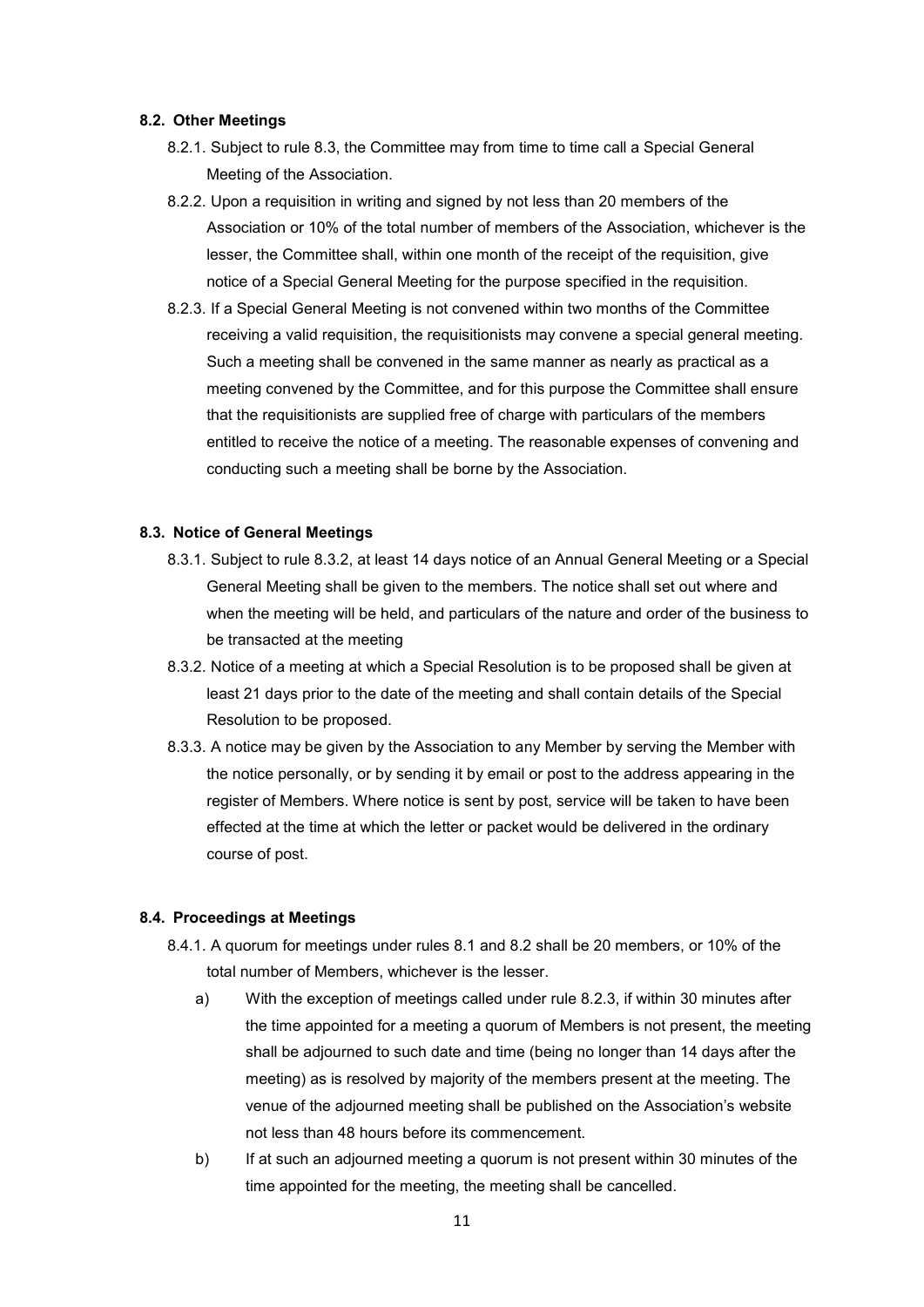8.4.2. The President or Vice-President shall preside as chairperson at meetings of the Association. If neither the President or Vice-President is present at the commencement of the meeting or they decline to take the chair, the Members may choose another Committee Member to be the chairperson of that meeting.

#### <span id="page-11-0"></span>**8.5. Voting at Meetings**

- 8.5.1. Subject to this constitution, every Member of the Association who is a financial member of the Association at the time notice is given for a meeting has one vote at a meeting of the Association.
- 8.5.2. Subject to this constitution, a question for decision at a general meeting, other than a Special Resolution, must be determined by a simple majority of Members who vote in person or by proxy at that meeting. In the event of equality of votes a resolution shall fail.
- 8.5.3. Unless a poll is demanded by at least ten Members, a question for decision at a general meeting must be determined by a show of hands.
	- a) If a poll is demanded by at least ten Members, it must be conducted in a manner specified by the person presiding and the result of the poll is the resolution of the meeting on that question.
	- b) A poll demanded for the election of a person presiding or on a question of adjournment must be taken immediately, but any other poll may be conducted at any time before the close of the meeting.
- 8.6. A Member shall be entitled to appoint in writing a natural person who is also a Member of the Association to be their proxy, and attend and vote at any general meeting of the Association. An appointment of a proxy shall be in a form authorised by the Committee, and shall be provided to the Secretary at least 48 hours before the general meeting.

#### <span id="page-11-1"></span>**9. Minutes**

- 9.1. Proper minutes of all proceedings of meetings of the Association and of meetings of the Committee shall be entered within one month after the relevant meeting in minute books kept for the purpose.
- 9.2. The minutes kept pursuant to this rule must be confirmed by the Members of the Association or the Members of the Committee (as the case may be) at a subsequent meeting
- 9.3. The minutes kept pursuant to this rule shall be signed by the chairperson of the meeting at which the proceedings took place or the person chairing the subsequent meeting at which the minutes are confirmed
- 9.4. Where minutes are entered and signed they shall, until the contrary is proved, be evidence that the meeting was convened and duly held, that all proceedings held at the meeting shall be deemed to have been duly held, and that all appointments made at a meeting shall be deemed to be valid.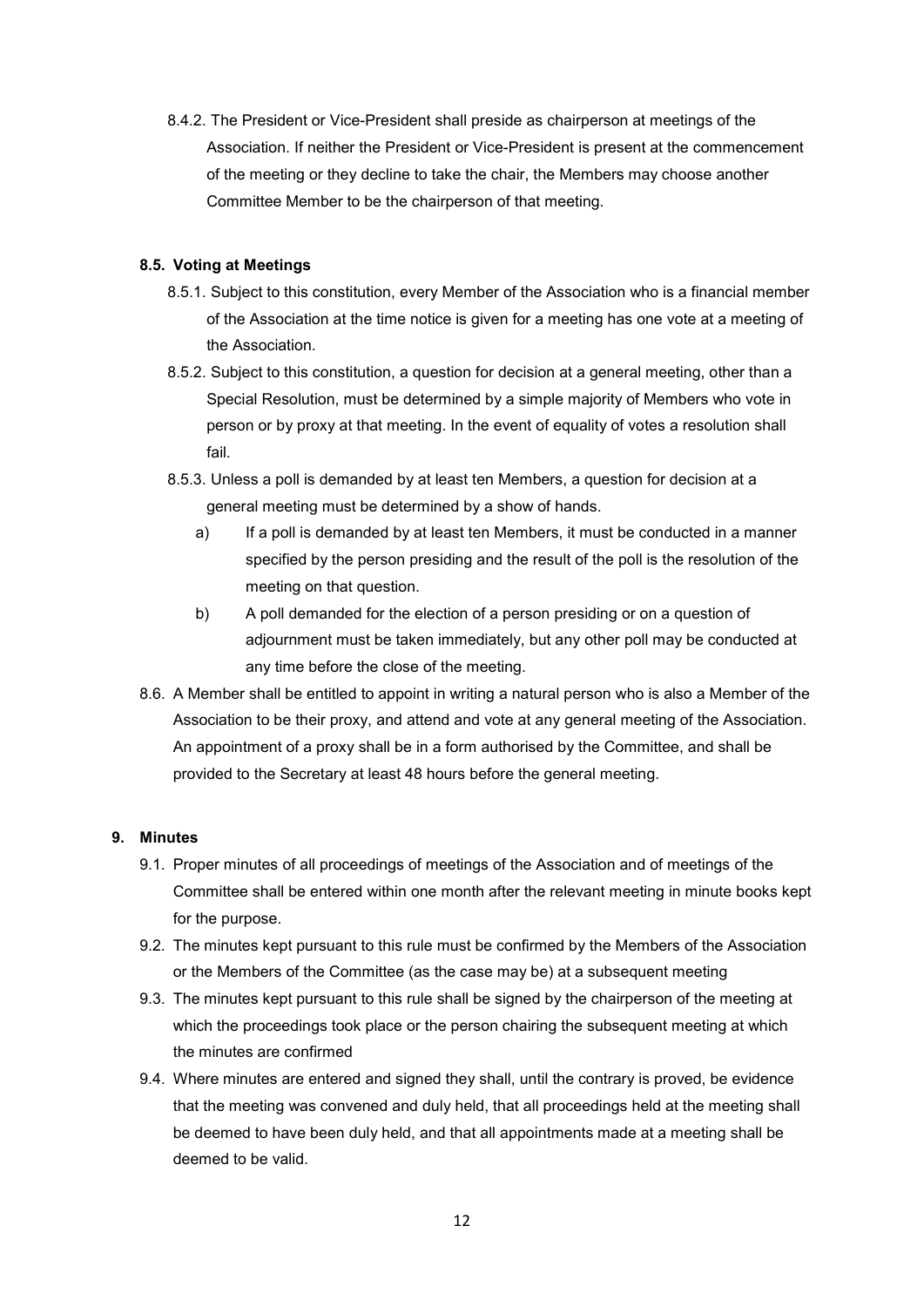#### <span id="page-12-0"></span>**10. Finances**

10.1. The Association shall keep and retain such accounting records as are necessary to correctly record and explain the financial transactions and financial position of the Association in accordance with the Act.

#### <span id="page-12-1"></span>**11. Prohibition against securing profits for Members**

- 11.1. The income and property of the Association shall be applied solely towards the promotion of the objects of the Association, and no portion thereof shall be paid or transferred directly or indirectly, by way of dividend, bonus or otherwise to Members of the Association.
- 11.2. Nothing in rule 11.1 shall prevent the payment in good faith of remuneration to any Committee Member of the Association or to any Member of the Association for:
	- 11.2.1. any service actually rendered to the Association, other than for those duties performed by Committee Members in their role as a Member of the Committee;
	- 11.2.2. reasonable and proper rental for premises let by any Member to the Association; or
	- 11.2.3. any expenses incurred on behalf of the association.

#### <span id="page-12-2"></span>**12. Amendments to the constitution**

- 12.1. This constitution may be amended (including an amendment to the Association's name) by Special Resolution of the Members of the Association at a general meeting.
- 12.2. Within 28 days of the passing of the special resolution in accordance with rule 12.1, the amendment(s) to the constitution shall be registered with Consumer and Business Services (or such other entity as required by the Act from time to time).
- 12.3. The registered constitution shall bind the Association and every Member to the same extent as if they have respectively agreed to be bound by all of the provisions thereof.

#### <span id="page-12-3"></span>**13. Winding up and revocation of deductable gift recipient endorsement**

- 13.1. The Association shall be wound up in the manner provided for in the Act.
- 13.2. If the organisation is wound up or its endorsement as a deductible gift recipient is revoked (whichever occurs first), any surplus of the following assets shall not be paid or distributed among the Members of the Association, but shall be transferred to another organisation with similar objects, which is charitable at law, to which income tax deductible gifts can be made:
	- 13.2.1. gifts of money or property for the principal purpose of the organization
	- 13.2.2. contributions made in relation to an eligible fundraising event held for the principal purpose of the organization
	- 13.2.3. money received by the organisation because of such gifts and contributions